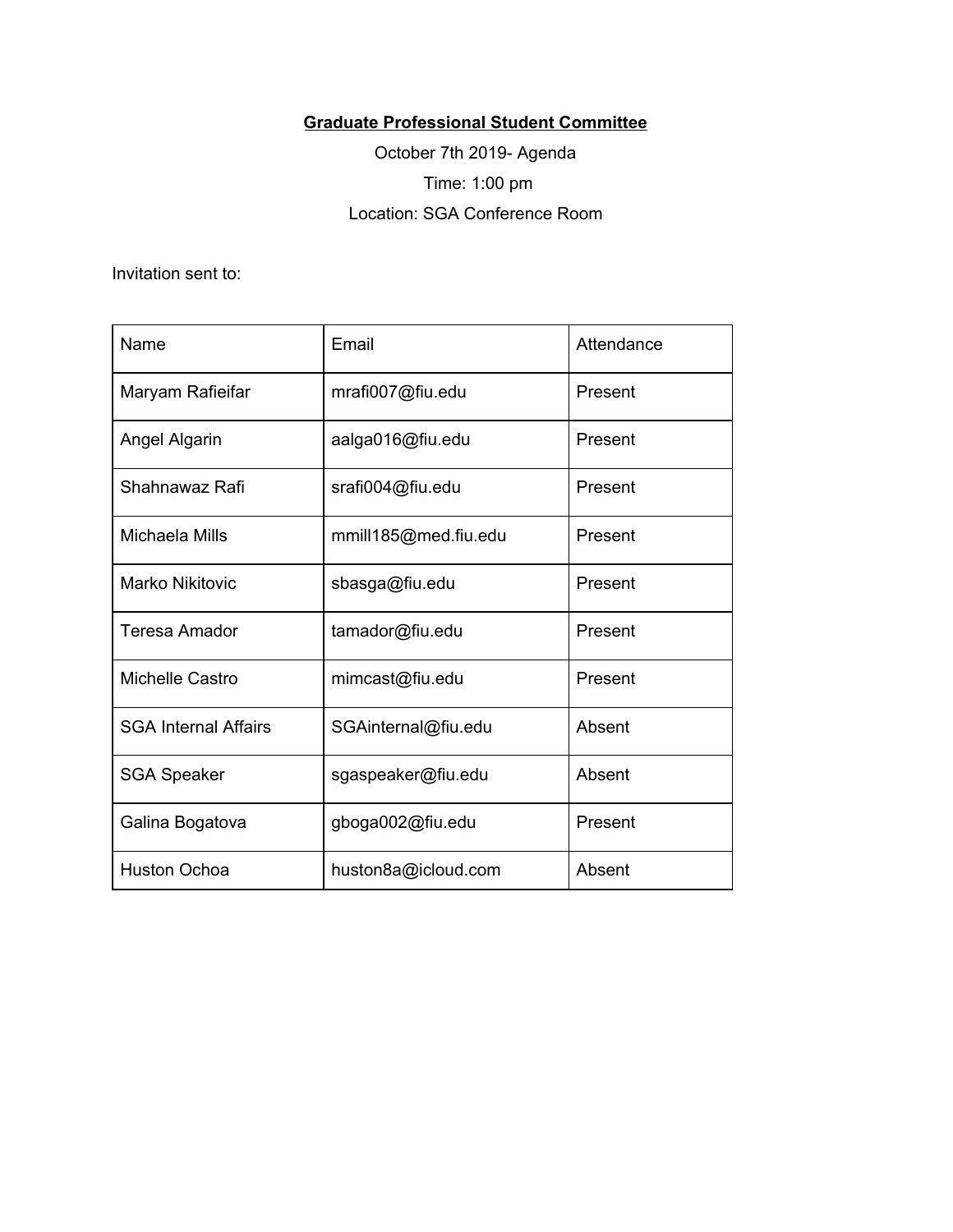For this meeting we addressed the following points:

- 1. Gradskellar
	- a. Date: Thursday, November 14, 5 PM  $\sim$  8 PM
	- b. Location: at SGA office
	- c. Marko's idea: informal, create a flashcard with all the resources (brochure) available for grad students
	- d. Include culture shock for undergrads miami (cheap tickets for students)
	- e. Marketing: email, IG, flyers, UGS, each of our schools
		- i. Michaela: email through medical student council
		- ii. We need 3 weeks for them to design and print flyers/brochure.
	- f. Refreshments:
		- i. \$800 for food. Whatever is left will be used for the brochures. Brochures may cost around \$200
		- ii. We will all bring different types of food to feed 150 students. Gala wants to bring in veggie platter from Publix, Rafi wants to bring in Halal food.
		- iii. We will get a quote from the restaurants/groceries. Send it to Angel for the purchase request. An RSVP list is needed for the purchase request.
	- g. **Everyone:** Look for discounts, services to students by departments, stuff to add to the brochure, what to give away, counseling services, food pantry.
		- i. Google doc will be created to add all of the resources by everyone to add to the brochure
	- h. Have a space for chatting with attendants of what their main needs are
	- i. Giveaways
		- i. FIU T-shirts. Make around 150. It needs to be designed by
		- ii. Stickers
		- iii. Think about other small things we can give away

Angelica: create two google docs. Ideas on giveaways and ideas on what to include in the brochure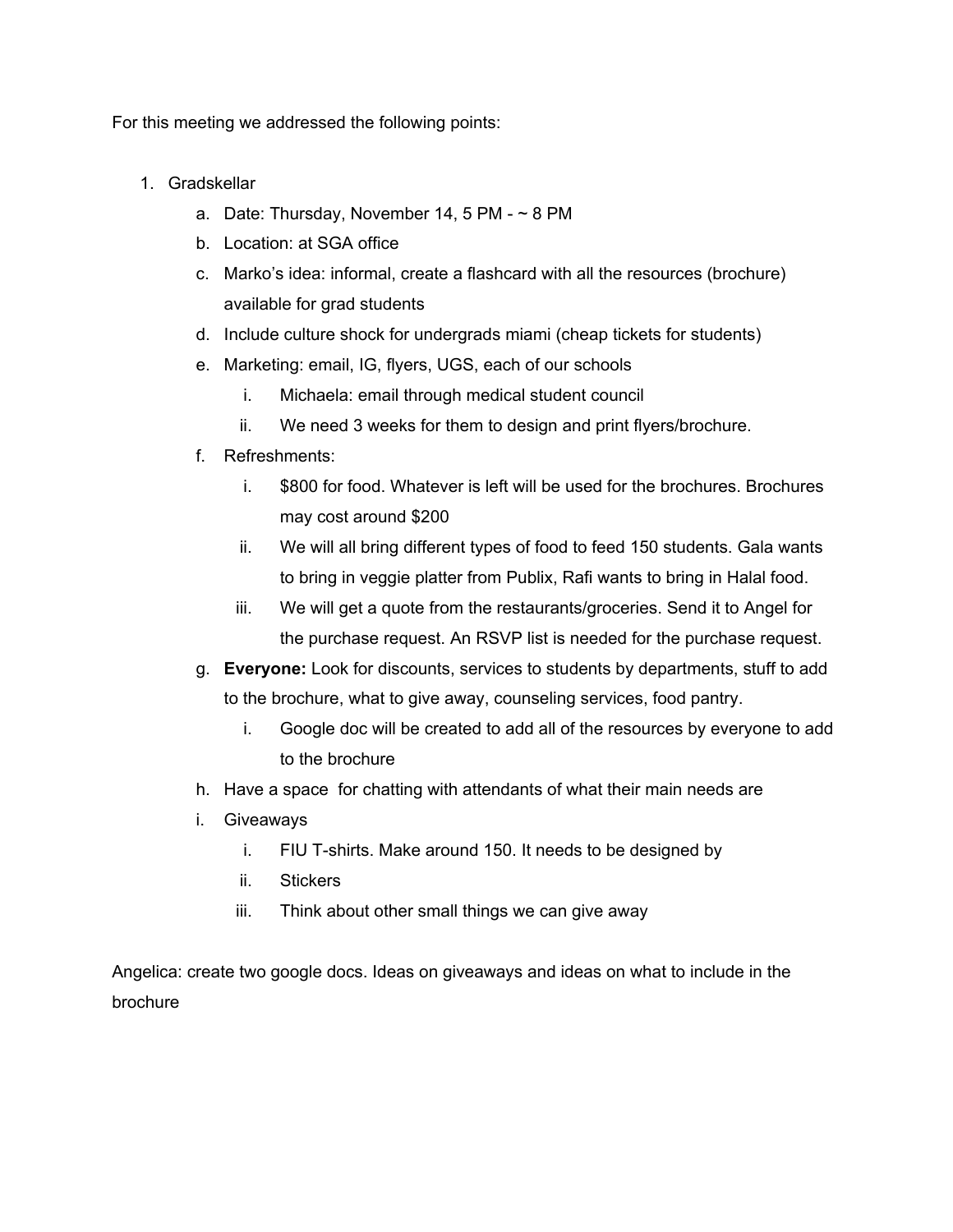Unfinished Business:

- 1. GSAW
	- a. Brainstorm about attracting undergrads and grads to the event
	- b. Date for social event:
- 2. Discuss if we want to change GPSC to include more graduate students
	- a. Did ideas arise in the previous meeting?
- 3. STEM classification- Shahnawaz (could you explain this?)
- 4. Discuss Galina's questions:
	- a. IRB website update:

The system they use for the protocols only works with certain internet servers and only older versions of those servers [http://research.fiu.edu/irb/topaz/.](http://research.fiu.edu/irb/topaz/)

- i. Do you think we can collectively address this issue and sign up a petition to our Review Board to change this situation?
- b. Allocation of Funding for PIR weekly meetings:

Gala would like to support PIRGSO and use the available piece of the budget allocated to me as a Senator (\$150?) to contribute to these meetings (for example, to make snacks and drinks available for the participants). Could you please, share with me your experience of the budget distribution? How can I extract those funds through GPSC if this is possible at all?

c. GAB memo for advisers' code of conduct

Grad student issues: most of the graduate students are not sure and secure as to what they can and should expect from their advisors. Students are sometimes not able to rely on healthy judgments about the quality, speed, and sufficiency of their work. Relations with advisors are not regulated and are not prescribed in any legitimate document available for grad students (as to my knowledge so far). These conditions cause a lot of mental health issues, anxiety and other problems that drag our grads from advancing to their best possible results. I recall the